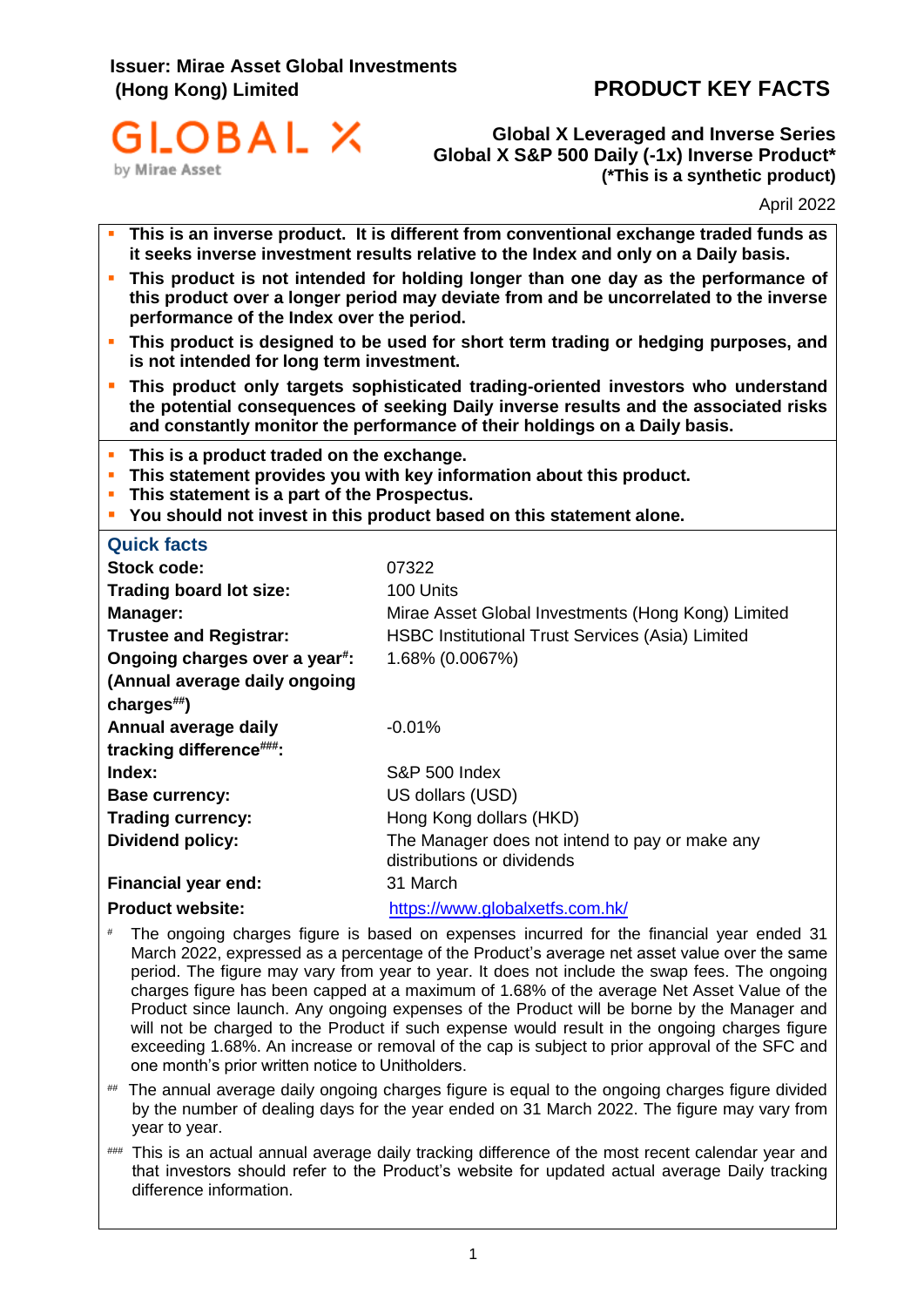## **What is this product?**

- Global X S&P 500 Daily (-1x) Inverse Product\* (\*This is a synthetic product) (the "**Product**") is a sub-fund of the Global X Leveraged and Inverse Series, which is an umbrella unit trust established under Hong Kong law. The Product is an index tracking product falling under Chapter 8.6 and Chapter 8.8 of the Code on Unit Trusts and Mutual Funds. The units of the Product ("**Units**") are listed on The Stock Exchange of Hong Kong Limited (the "**SEHK**"). These Units are traded on the SEHK like listed stocks.
- The Product is denominated in USD. Creations and redemptions are in USD only.

## **Objective and investment strategy**

## **Objective**

The Product seeks to provide investment results that, before deduction of fees and expenses, closely correspond to the inverse (-1x) Daily performance of the S&P 500 Index (the "**Index**"). **The Product does not seek to achieve its stated investment objective over a period of time greater than one day.**

"Daily" in relation to the inverse performance of the Index or performance of the Product, means the inverse performance of the Index or performance of the Product (as the case may be) from the close of the relevant market of a given Business Day until the close of the relevant market on the subsequent Business Day.

## **Strategy**

In managing the Product, the Manager will adopt a synthetic replication investment strategy, pursuant to which the Product will enter into one or more unfunded swaps (a "**Swap**") (which are over-the-counter financial derivative instruments entered into with one or more counterparties (each a "**Swap Counterparty**")) whereby the Product will receive the exposure to the economic gain/loss in the inverse performance of the Index (net of swap fees) on a Daily basis. The swap fees represent a variable spread (which can be positive or negative) plus LIBOR which reflects the Swap Counterparty's costs of financing the underlying hedge in order to provide the inverse performance of the Index on a Daily basis. If the swap fee is a positive figure, the swap fees will be borne by the investors and may have a substantial adverse impact on the Net Asset Value and the performance of the Product and may result in higher tracking error. On the contrary, if the swap fee is a negative figure, the Swap Counterparty will pay the swap fee to the Product.

The Manager will manage the Product with the objective to reduce to nil the Product's single counterparty net exposure on the basis that where the Product's net exposure to each Swap Counterparty exceed 0% at the end of a trading day T (New York time), at around 1:00 p.m. on trading day T+1 (Hong Kong time) the Manager will require that Swap Counterparty make cash payment to the Product so that the net exposure of the Product to each Swap Counterparty is limited to no more than 0% of its Net Asset Value. The settlement of such cash payment will occur on trading day T+1 (Hong Kong time). On the other hand, if a Swap Counterparty's net exposure to the Product exceeds 0% (e.g. when the performance of the Index increases substantially), the Product will make cash payment to the Swap Counterparty.

No collateral arrangement is put in place. The values of the swaps are marked to market by the Swap Counterparties on a daily basis.

The Product will not engage in securities lending transactions, sale and repurchase transactions, reverse repurchase transactions or other similar over-the-counter transactions.

The investments made by the Product, other than Swap, shall comply with the requirements in 7.36 to 7.38 of the Code on Unit Trusts and Mutual Funds.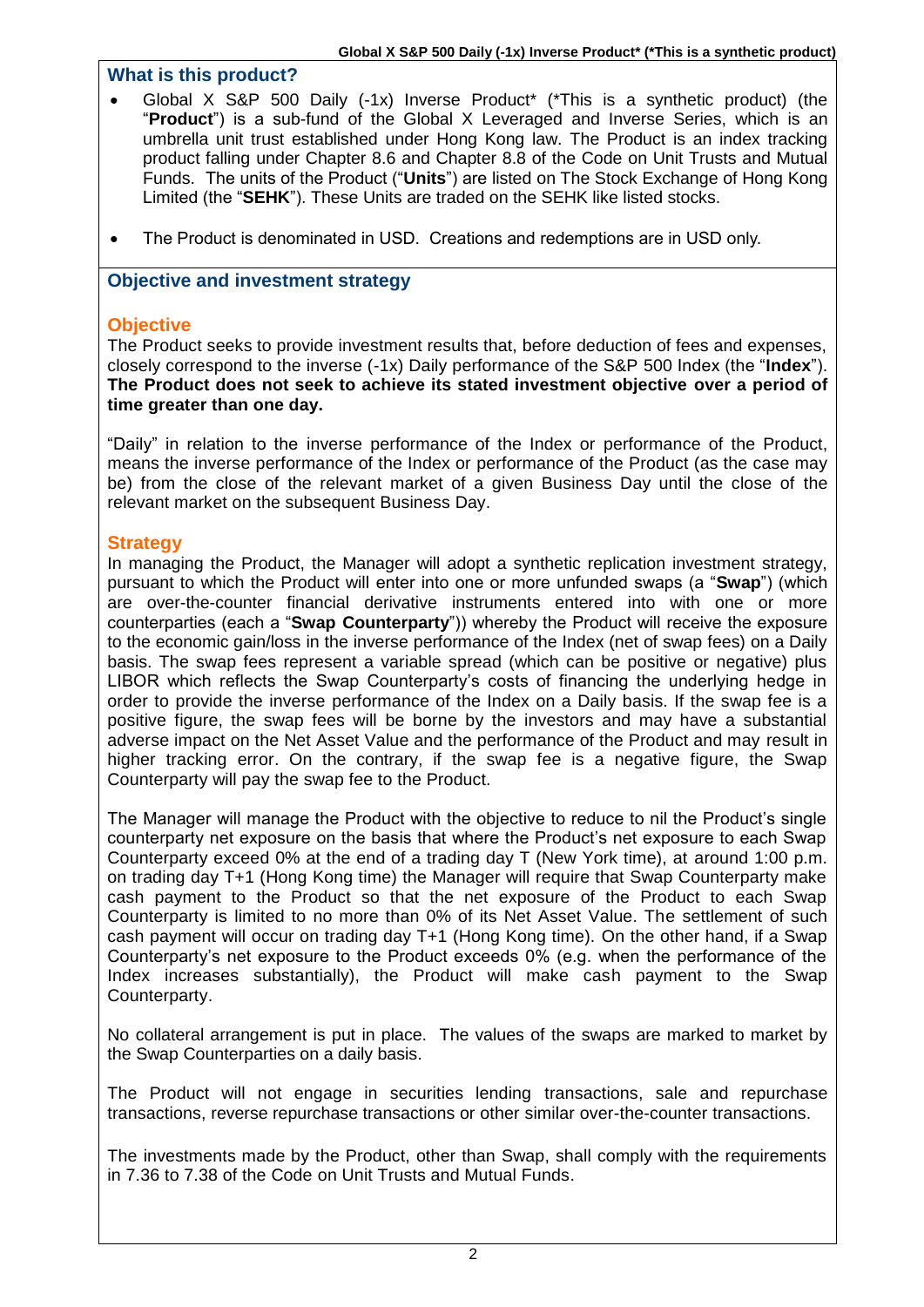

#### **Asset Portfolio**

The Product will hold and own an asset portfolio ("Asset Portfolio") consisting of cash, cash equivalents and HKD or USD denominated short term investment grade government bonds.

The Manager will manage the Asset Portfolio with the objective of maintaining around 30% of the Net Asset Value of the Product in cash and around 70% of the Net Asset Value in cash equivalents and bonds. It is anticipated that the investment in bonds will not exceed 50% of the Net Asset Value of the Product.

Please refer to the Manager's website at https://www.globalxetfs.com.hk/ (which has not been reviewed by the SFC) for the composition of the Asset Portfolio which will be updated on a daily basis.

#### **Swap Counterparty**

The Manager adopts a multiple counterparty strategy. In selecting a swap counterparty (or a replacement swap counterparty), the Manager will have regard to a number of criteria, including but not limited to the fact that (a) the prospective swap counterparty must have a paid-up capital of the equivalent of at least HKD150 million; (b) the prospective swap counterparty or its guarantor must be a substantial financial institution (as defined under the Code) subject to an on-going prudential and regulatory supervision; and (c) the prospective swap counterparty or its guarantor must have a long-term debt credit rating of at least "BBB" from Standard & Poor's or an equivalent rating given by other reputable rating agency of similar standing at all times. The Manager may also impose such other selection criteria as it considers appropriate. A Swap Counterparty must be independent of the Manager.

The Manager will publish, inter alia, the latest list of the identity of the Swap Counterparty of the Product, as well as the Product's gross and net exposure to each such Swap Counterparty, on the Manager's website at https://www.globalxetfs.com.hk/ (which has not been reviewed by the SFC).

#### **Index**

The Index is an index that measures large-cap US stock market performance. It comprises approximately 500 large cap stocks which are common equities primarily listed on the US publicly traded stock market, and covers approximately 80% of available US market capitalisation. The Index is denominated in USD.

The Index is a price return, free-float adjusted market capitalisation weighted index. A price return index calculates the performance of the index constituents on the basis that any dividends or distributions are not included in the index returns.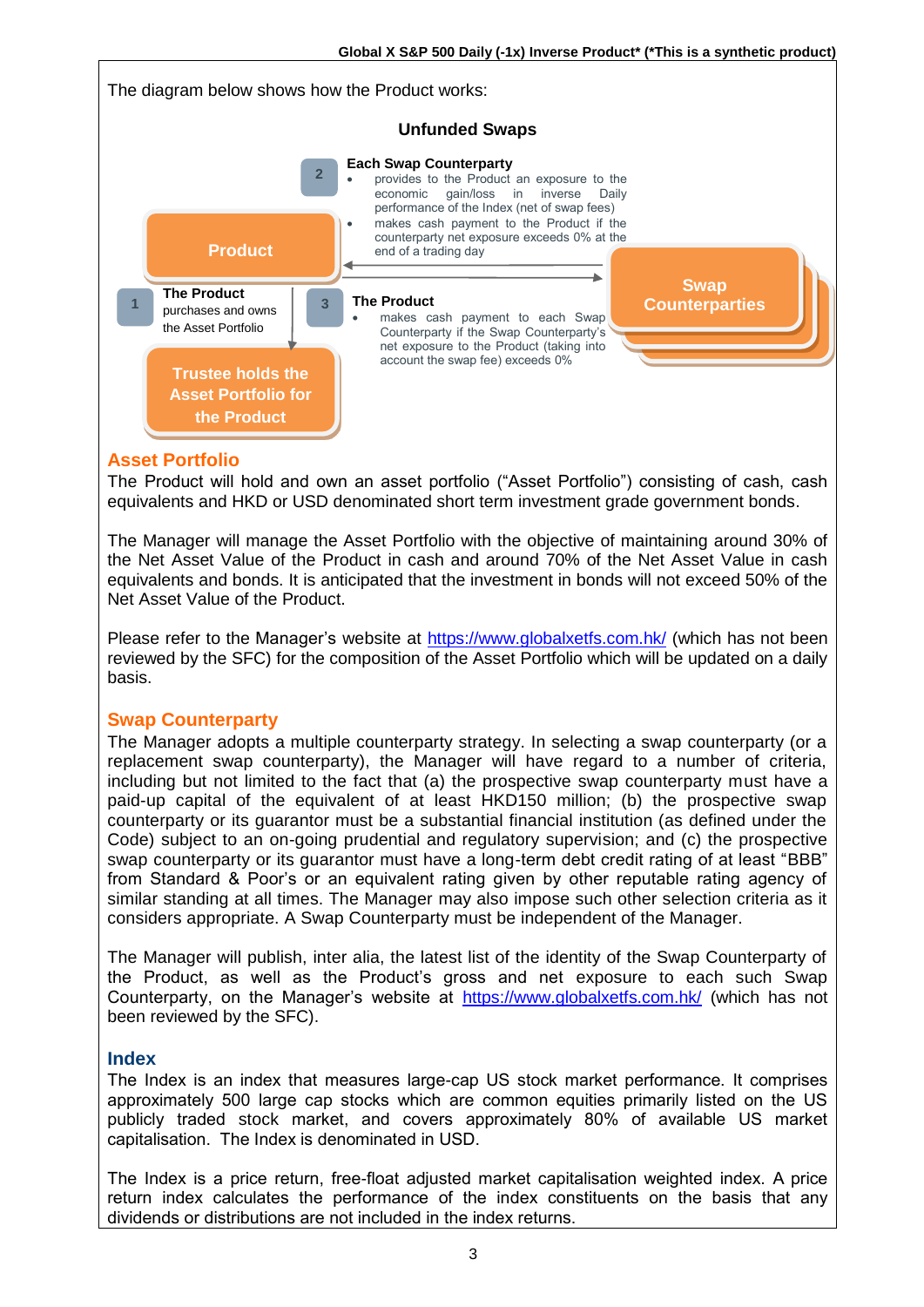As at 31 March 2022, it comprised 504 constituent stocks with total market capitalisation of approximately USD 39,903 billion.

The Index was launched on 4 March 1957 and had a base level of 10 on 1941-1943. The Index is compiled and managed by S&P Dow Jones Indices LLC (the "**Index Provider**"). The Manager (and each of its Connected Persons) is independent of the Index Provider.

## **Index constituents**

You can obtain the list of the constituents of the Index, their respective weightings and additional information of the Index at [https://supplemental.spindices.com/supplemental](https://supplemental.spindices.com/supplemental-data/hong-kong)[data/hong-kong](https://supplemental.spindices.com/supplemental-data/hong-kong) (this has not been reviewed or approved by the SFC).

#### **Index codes**

Bloomberg: SPX Reuters: .SPFIV

# **Use of derivatives / Investment in derivatives**

The Product's net derivative exposure may be more than 100% of the Product's Net Asset Value.

#### **What are the key risks?**

**Investment involves risks. Please refer to the Prospectus for details including as to the risk factors.**

#### **1. Investment risk**

The Product is a derivative product and not intended for all investors. There is no guarantee of the repayment of principal. Therefore your investment in the Product may suffer substantial/total losses.

#### **2. Inverse performance risk**

• The Product tracks the inverse Daily performance of the Index. Should the value of the underlying securities of the Index increase, it could have a negative effect on the performance of the Product. Unitholders could, in certain circumstances including a bull market, face minimal or no returns, or may even suffer a complete loss, on such investments.

#### **3. Long term holding risk**

- **The Product is not intended for holding longer than one day** as the performance of the Product over a period longer than one day will very likely differ in amount and possibly direction from the inverse performance of the Index over that same period (e.g. the loss may be more than -1 times the increase in the Index).
- The effect of compounding becomes more pronounced on the Product's performance as the Index experiences volatility. With higher Index volatility, the deviation of the Product's performance from the inverse performance of the Index will increase, and the performance of the Product will generally be adversely affected.
- As a result of Daily rebalancing, the Index's volatility and the effects of compounding of each day's return over time, it is even possible that the Product will lose money over time while the Index's performance falls or is flat.

#### **4. Inverse Product vs. short selling risk**

• Investing in the Product is different from taking a short position. The return profile of the Product is not the same as that of a short position over a period of more than one day. In a volatile market with frequent directional swings, the performance of the Product may deviate from a short position.

#### **5. Unconventional return pattern risk**

• Risk investment outcome of the Product is the opposite of conventional investment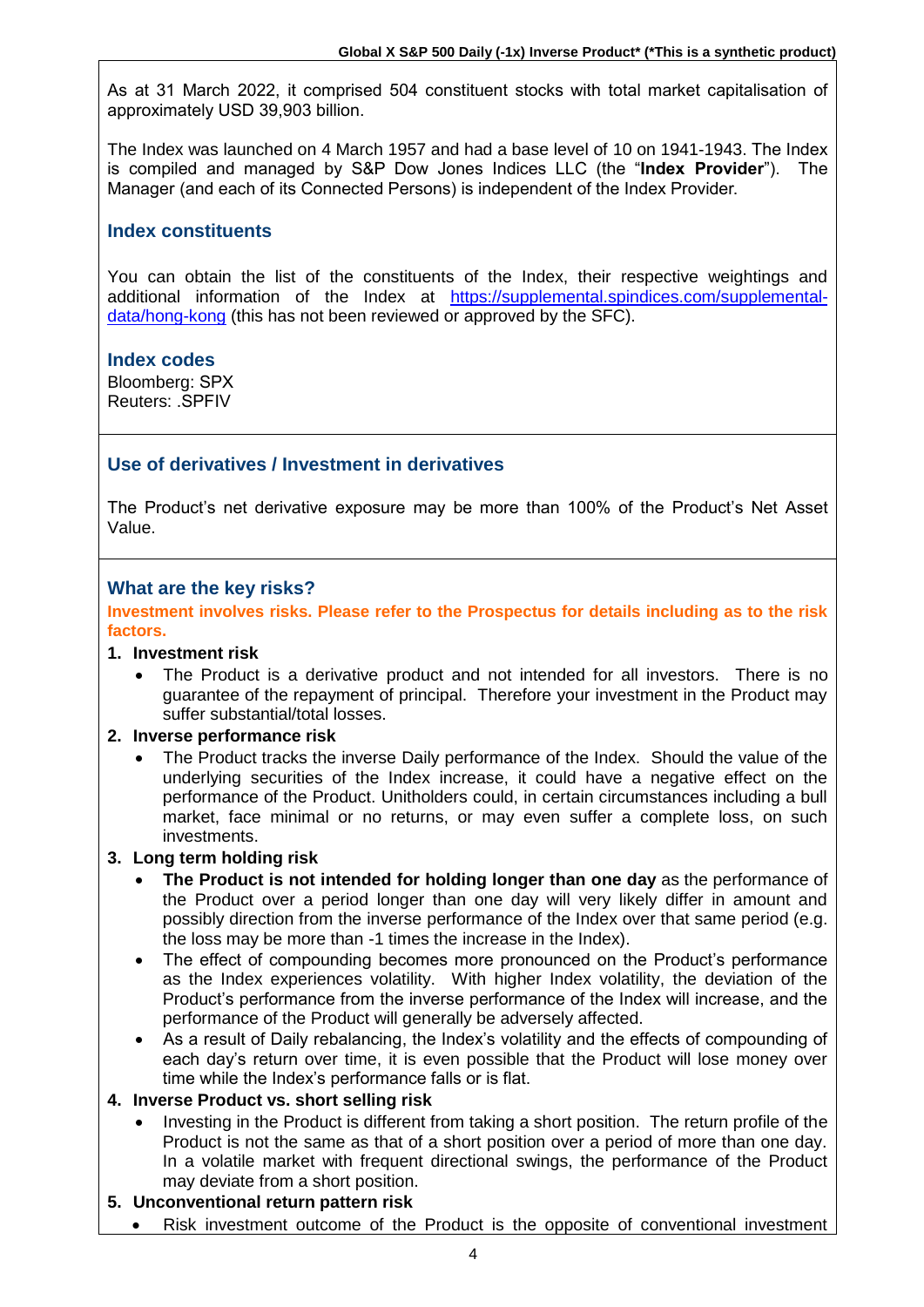funds. If the value of the Index increases for extended periods, the Product will likely to lose most or all of its value.

## **6. Synthetic replication and counterparty risk**

- The Product seeks to obtain the required exposure through one or more Swaps with different Swap Counterparties. The Product is therefore exposed to counterparty risk and default risk of the Swap Counterparties and may suffer significant losses if a swap counterparty fails to perform its obligations. Derivative instruments are subject to valuation risk and liquidity risk and are susceptible to price fluctuations and higher volatility, which may results in large bid and offer spreads with no active secondary market. The Product may suffer losses potentially equal to the full value of the derivatives.
- Any delay in the cash payment by the Swap Counterparty to the Product prior to the end of the relevant trading day may cause the Product's exposure to a Swap Counterparty to be larger than zero from time to time. This may result in significant losses for the Product in the event of the insolvency or default of that Swap Counterparty.

## **7. Intraday investment risk**

• The leverage factor of the Product is normally reset to -1 at the end of a Business Day. As such, return for investors that invest for a period less than a full trading day may be greater than or less than the inverse investment exposure to the Index, depending upon the movement of the Index from the end of the Business Day until the time of purchase.

#### **8. Foreign exchange risk**

The Units of the Product listed on the SEHK are traded in HKD, but the Net Asset Value of the Product and the Index are calculated in USD. Accordingly, Unitholders will be exposed to foreign exchange currency risks arising from the fluctuations of HKD and USD. Unitholders may suffer a loss if USD depreciates against HKD, irrespective of the performance of the Index.

#### **9. Concentration risk**

• The Product's investments are concentrated in the United States. The value of the Product may be more volatile than that of a fund having a more diverse portfolio of investments.

# **10.Risks of investing in fixed income securities**

*Credit/counterparty risk*

• The Product is exposed to the credit/default risk of issuers of the debt securities that the Product may invest in.

#### *Interest rate risk*

- Investment in the Product is subject to interest rate risk. In general, the prices of debt securities rise when interest rates fall, whilst their prices fall when interest rates rise. *Credit ratings risks*
- Credit ratings assigned by rating agencies are subject to limitations and do not guarantee the creditworthiness of the security and/or issuer at all times.

#### **11.Passive investments risks**

• The Product is not "actively managed" and therefore the Manager will not have discretion to adapt to market changes when the Index moves in an unfavourable direction to the Product. In such circumstances the Product will also decrease in value.

#### **12.Trading risks**

- The trading price of the Units on the SEHK is driven by market factors such as the demand and supply of the Units. Therefore, the Units may trade at a substantial premium or discount to the Net Asset Value.
- As investors will pay certain charges (e.g. trading fees and brokerage fees) to buy or sell Units on the SEHK, investors may pay more than the Net Asset Value per Unit when buying Units on the SEHK, and may receive less than the Net Asset Value per Unit when selling Units on the SEHK.

#### **13.Tracking error and correlation risks**

• Due to fees, expenses, transaction costs as well as costs of using financial derivatives, liquidity of the market and the investment strategy adopted by the Manager, the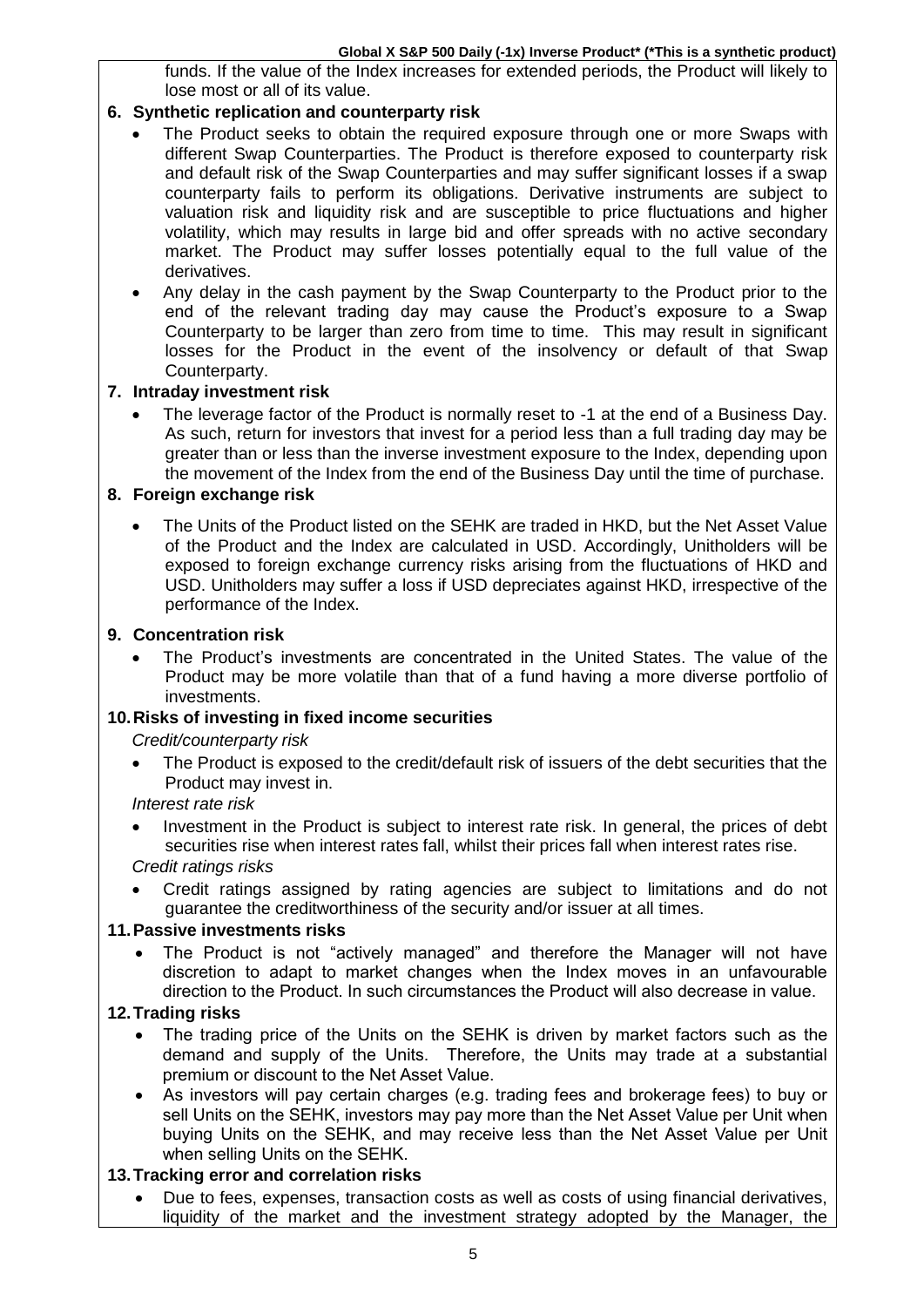#### **Global X S&P 500 Daily (-1x) Inverse Product\* (\*This is a synthetic product)**

correlation between the performance of the Product and the Daily inverse performance of the Index may reduce. The Manager will monitor and seek to manage such risk in minimising tracking error. There can be no assurance of exact or identical replication at any time of the Daily inverse performance of the Index.

#### **14.Termination risk**

• The Product may be terminated early under certain circumstances, for example, where there is no market maker, the Index is no longer available for benchmarking or if the size of the Product falls below USD10 million. Any distribution received by a Unitholder on termination of the Product may be less than the capital initially invested by the Unitholder, resulting in a loss to the Unitholder.

#### **15.Reliance on market maker risks**

• Although it is a requirement that the Manager will use its best endeavours to put in place arrangements so that at least one market maker will maintain a market for the Units and gives not less than 3 months' notice prior to terminating market making arrangement under the relevant market maker agreement, the Product may be required by the SFC to be terminated if there is no market maker for the Units. There is no guarantee that any market making activity will be effective.



- Past performance information of the Product is not indicative of future performance. Investors may not get back the full amount invested.
- The computation basis of performance of the Product is based on the calendar year end, NAV-To-NAV, without any reinvestment of distributions.
- The graph shows how much the Product and the underlying index increased or decreased in value during the calendar year being shown.
- Performance of the Product has been calculated in USD taking into account ongoing charges and excluding your trading costs on SEHK.
- The Product seeks to achieve its stated investment objective in one day and rebalances at the end of the day. That is, the performance of the Product may not correspond to the inverse return of the underlying index over a one-year period or any period beyond one day. Investors should refer to the Prospectus for more information about the differences between the performance of the Product and the inverse return of the underlying index over a period longer than one day.
- Where no past performance is shown there was insufficient data available in that year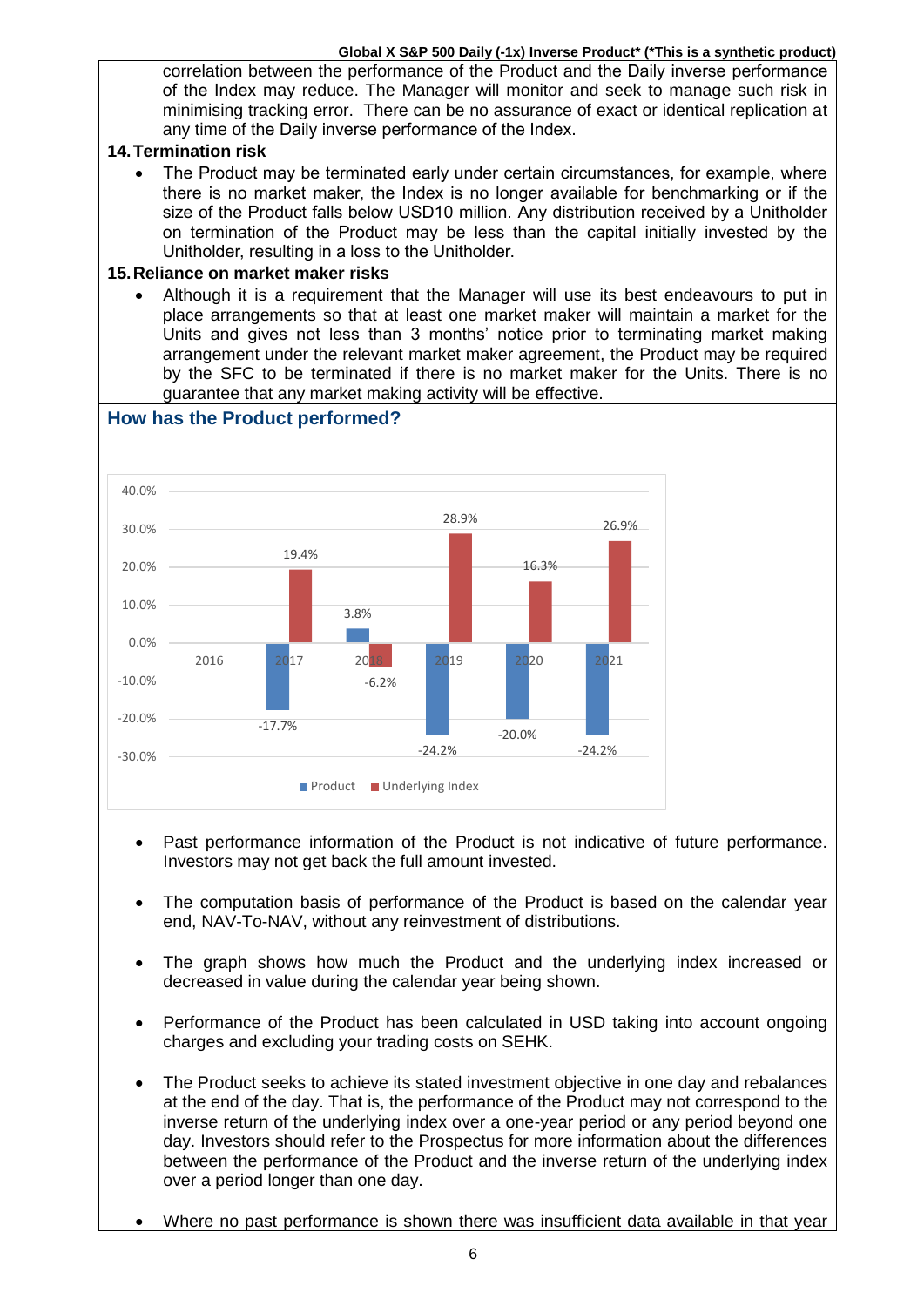to provide performance.

• Launch date: 5 Oct 2016.

## **Is there any guarantee?**

The Product does not have any guarantees. You may not get back the amount of money you invest.

## **What are the fees and charges?**

#### **Charges incurred when trading the Product on the SEHK**

| Fee                     | What you pay            |
|-------------------------|-------------------------|
| <b>Brokerage fee</b>    | Market rates            |
| <b>Transaction levy</b> | $0.0027\%$ <sup>1</sup> |
| <b>Trading fee</b>      | $0.005\%$ <sup>2</sup>  |
| <b>Stamp duty</b>       | Nil                     |

<sup>1</sup> Transaction levy of 0.0027% of the trading price of the Units, payable by each of the buyer and the seller.

<sup>2</sup> Trading fee of 0.005% of the trading price of the Units, payable by each of the buyer and the seller.

#### **Ongoing fees payable by the Product**

The following expenses will be paid out of the Product. They affect you because they reduce the Net Asset Value which may affect the trading price.

|                           | Annual rate (as a % of the Product's Net<br><b>Asset Value)</b>                                                       |
|---------------------------|-----------------------------------------------------------------------------------------------------------------------|
| <b>Management fee*</b>    | Up to 0.85%                                                                                                           |
| Trustee fee*              | Up to 0.12%, subject to a monthly minimum<br>of USD10,000 (minimum fee waived from<br>October 2016 to September 2018) |
| <b>Performance fee</b>    | Not applicable                                                                                                        |
| <b>Administration fee</b> | Not applicable                                                                                                        |

Please note that such a fee may be increased up to a permitted maximum amount by providing 1 month's prior notice to Unitholders. Please refer to the "Fees and Charges" section of the Prospectus for details.

#### **Other fees**

You may have to pay other fees when dealing in the Units of the Product.

## **Additional information**

The Manager will publish important news and information with respect to the Product (including in respect of the Index), in the English and Chinese languages (unless otherwise specified), on the Manager's website at https://www.globalxetfs.com.hk/ (which has not been reviewed by the SFC) including:

- (a) the Prospectus and this statement (as revised from time to time);
- (b) the latest annual accounts and interim unaudited report (in English only);
- (c) any notices relating to material changes to the Product which may have an impact on its investor such as material alterations or additions to the Prospectus or the Product's constitutive documents;
- (d) any public announcements made by the Product, including information with regard to the Product and Index, the notices of the suspension of the creation and redemption of units, the suspension of the calculation of the Net Asset Value, changes in fees and the suspension and resumption of trading;
- (e) the near real time indicative Net Asset Value per Unit updated every 15 seconds throughout each dealing day in USD and HKD;
- (f) the last Net Asset Value of the Product in USD and HKD, and last Net Asset Value per